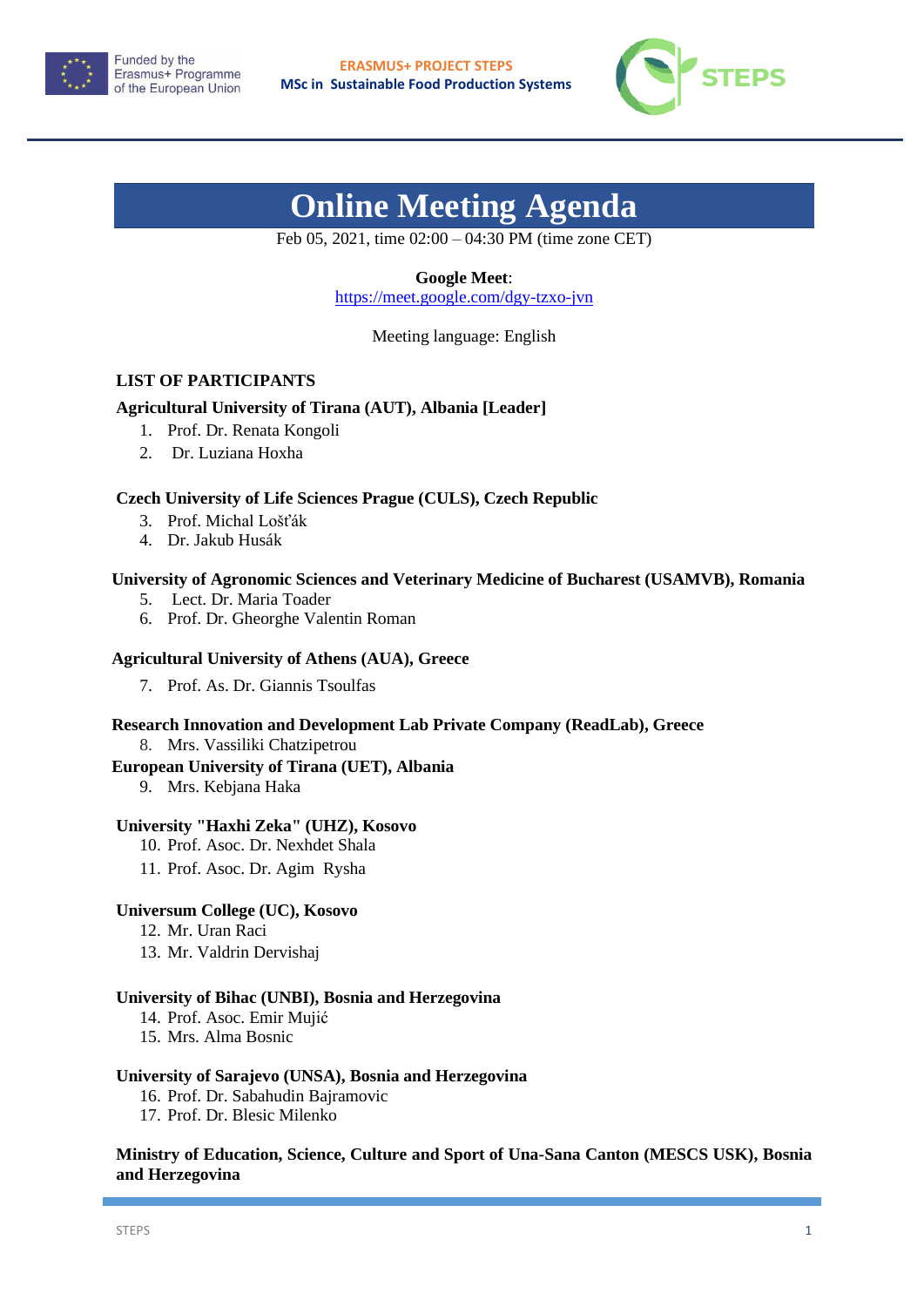



18. Mrs Šulić Azra 19. Mrs. Adela Tabakovic

**Location** 

**Google Meet**: <https://meet.google.com/dgy-tzxo-jvn>